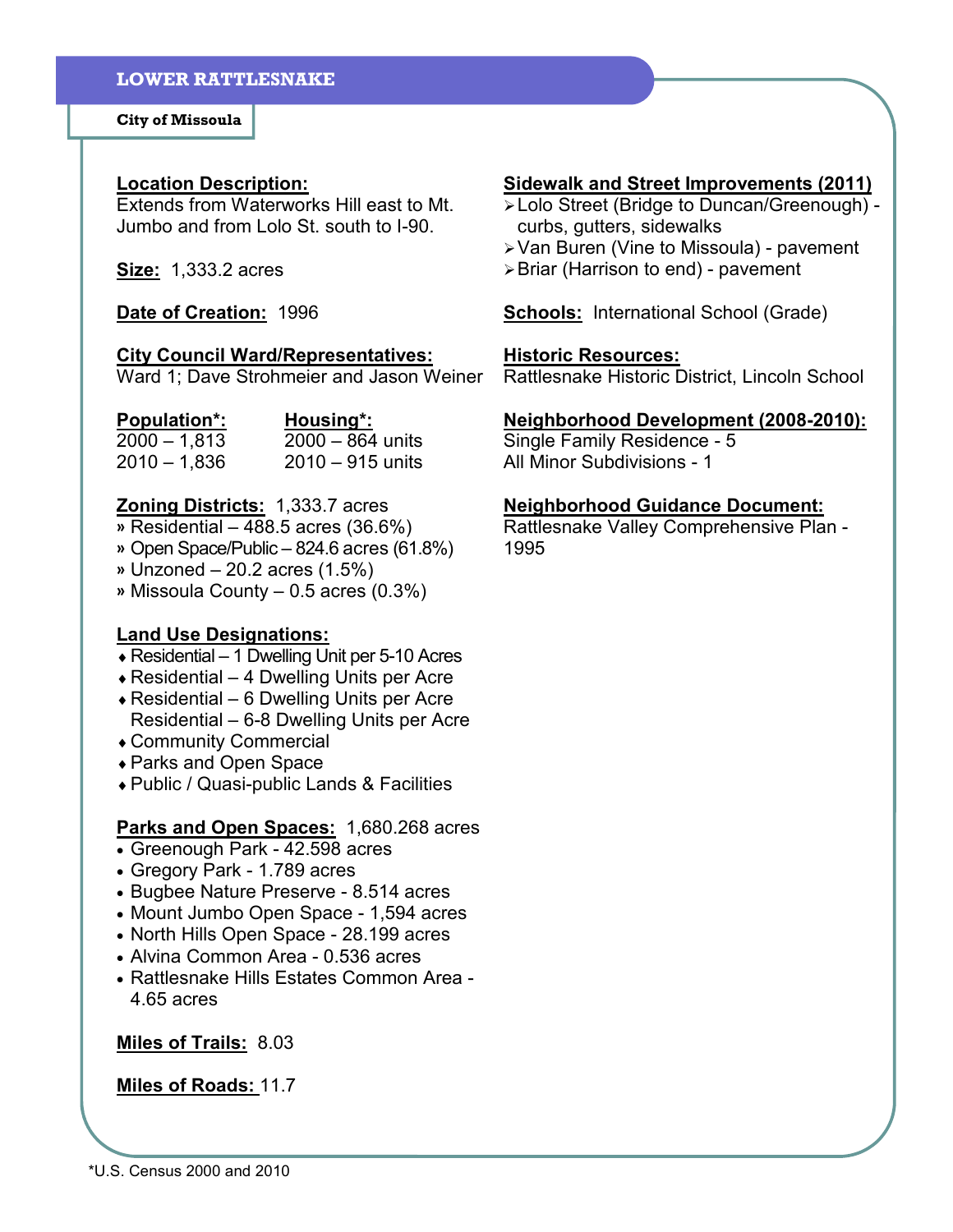

File: OPG\Urban Intitiatives\Neighborhoods\Mapping\Comp\_Plan

Maps Produced by OPG - JGress<br>April 2011

Source: City of Missoula Mapping/GIS, OPG Mapping/GIS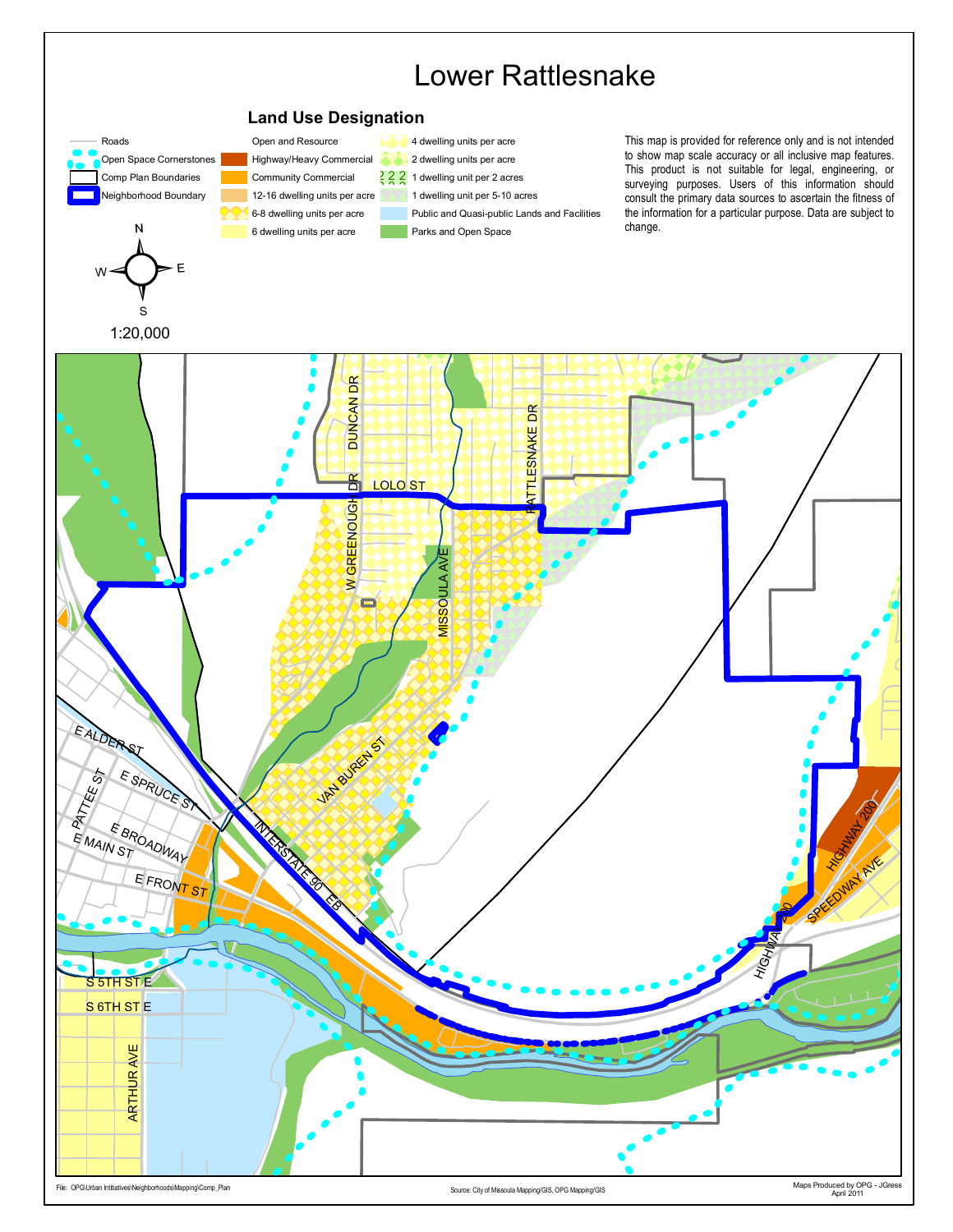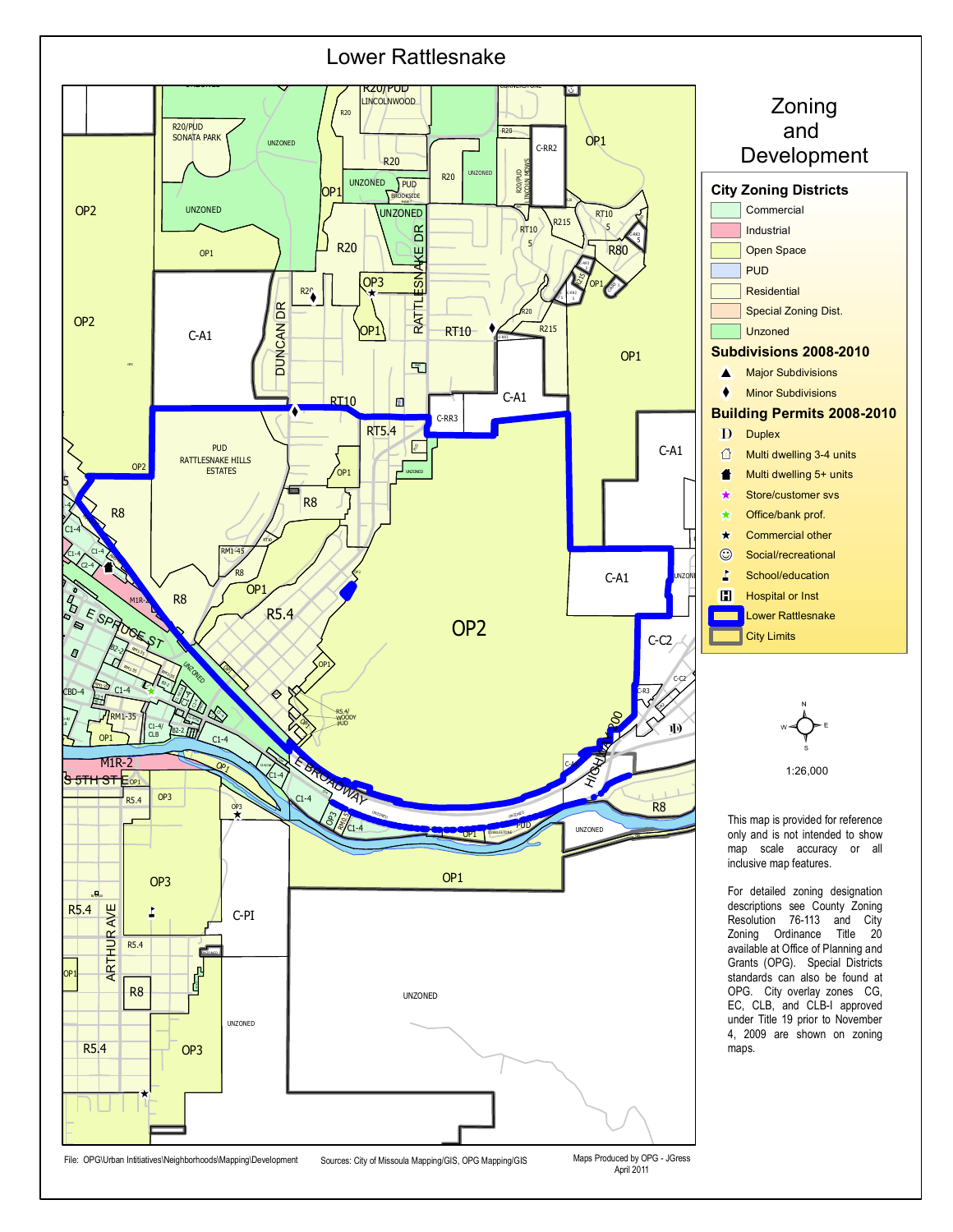